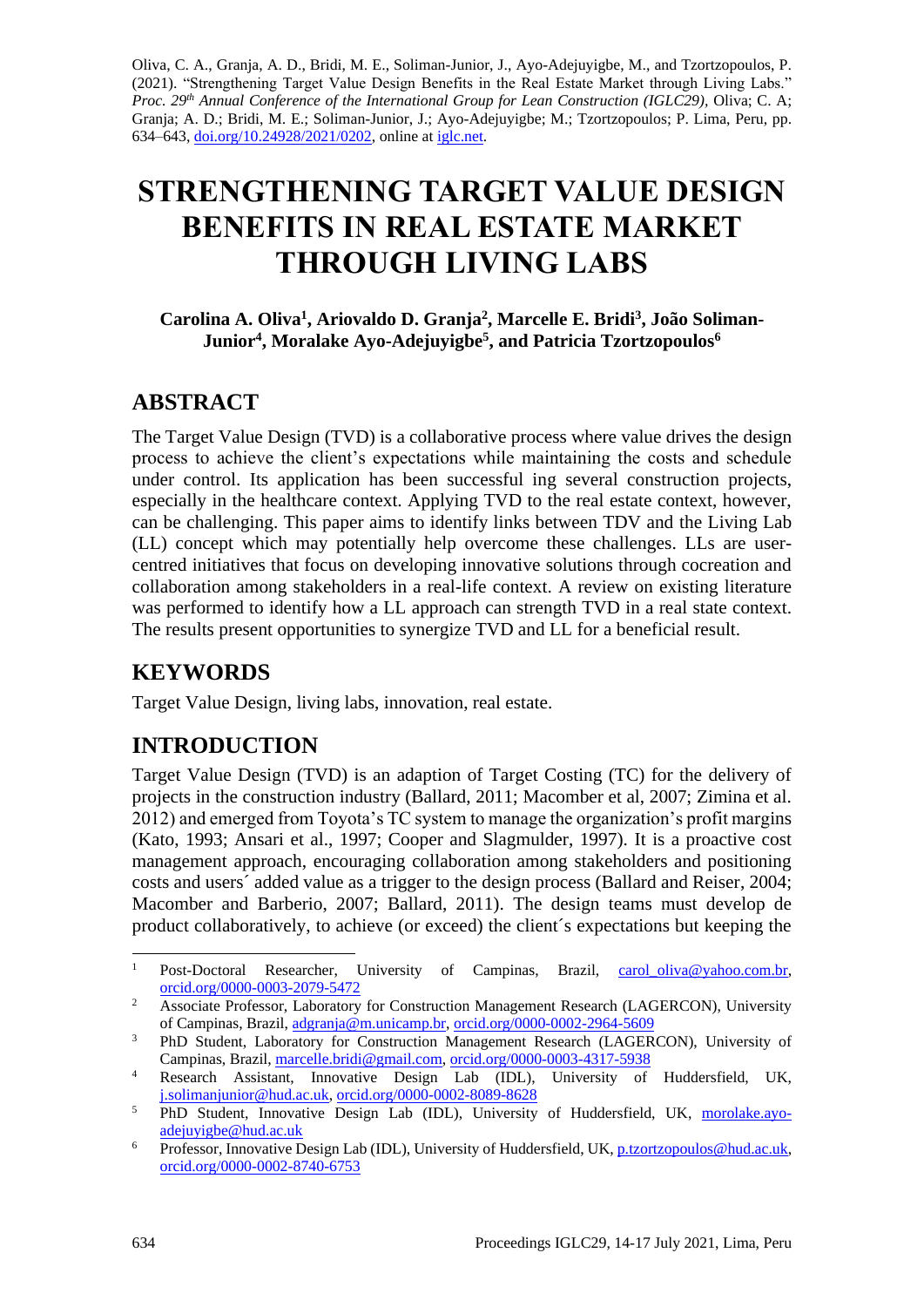project under the agreed budget (Zimina et al. 2012). Furthermore, it is strategically applied for innovation through cost reduction, involving the suppliers with the design team in order to seek for new design solutions while maintaining quality and other value generation features (Miron et al. 2015).

Evidence shows that TVD has been successfully applied, specially to healthcare projects (Ballard and Reiser 2004; Macomber and Barberio 2007; Rybkowski et al. 2011; Denerolle 2013; Do et al. 2014). Some examples in other contexts are reported in the literature. Russel-Smith et al. (2014) discussed the possibility of a Sustainable Target Value Design, aiming to reduce the life cycle impacts, setting targets for environmental indicators tools to evaluate the results and use TVD in green buildings design Additional research on TVD included classroom's layout improvements, using TVD to facilitate the decision-making process (Sahadevan and Varghese, 2019), and simulation games to engage stakeholders in Nigeria's real estate context (Musa et al. 2019).

However, to date, TVD application to the real estate context has been insufficiently explored, and there are limited practical applications in this environment (Oliva, 2014, Oliva and Granja 2015; Neto et al. 2016; Oliva et al. 2016; Neto et al. 2018). The real estate context poses some challenges for collaborative approaches such as TVD (Oliva, 2019). The real estate sector usually applies highly fragmented design processes (Melo and Granja, 2017; Oliva, 2019). Also, adversarial and opportunistic relationships between stakeholders exist, where individual (hidden) agendas overlap the collective interests. Successful reported TVD cases in such competitive and hostile environments in construction are still lacking, such as in real estate markets and the opportunity for strengthening TVD for adoption in this context was already previously discussed (Oliva et al; 2016). Furthermore, some of the key challenges for applying TVD in real estate in Brazil were identified: (a) fierce competition through similar products offers; (b) "long time to market", which means loss of business opportunities; (c) difficulties in capturing values attributes of potential customers and (d) product price is externally defined (Oliva and Granja (2019).

To overcome those contextual challenges, it is necessary to find innovative approaches and tools to strengthen and intensify communication, collaboration (Oliva, 2019), and shared understanding (Koskela et al., 2016) between the stakeholders. In this sense, TVD could potentially benefit from Living Labs (LL), which seeks innovative solutions produced in a real-life context, collaboratively and in co-creation with users. LLs are defined as *"user-centric innovation milieu built on every-day practice and*  research, with an approach that facilitates user influence in open and distributed *innovation processes engaging all relevant partners in real-life contexts, aiming to create sustainable values*" (Bergvall- Kareborn et al. 2009, p. 3).

The conceptual roots of TVD assume collaborative relationships between stakeholders (i.e., architects, engineers, contractors, designers, suppliers, customers). The approaches related to TVD, such as Integrated Project Delivery (IPD) and Building Information Modelling (BIM), are relevant and can work as catalysts to promote collaboration. The authors put forward the proposition that higher levels of stakeholder engagement and shared understanding could be achieved by the joint application of TVD and LLs. Hence, the paper focuses on identifying possible synergies of innovative approaches such as the LL with TVD. Therefore, the paper discussesthe potential of using LLs as an innovative approach to strengthen the TVD benefits achieved in e.g., healthcare projects, in TVD adoption in the real estate market context.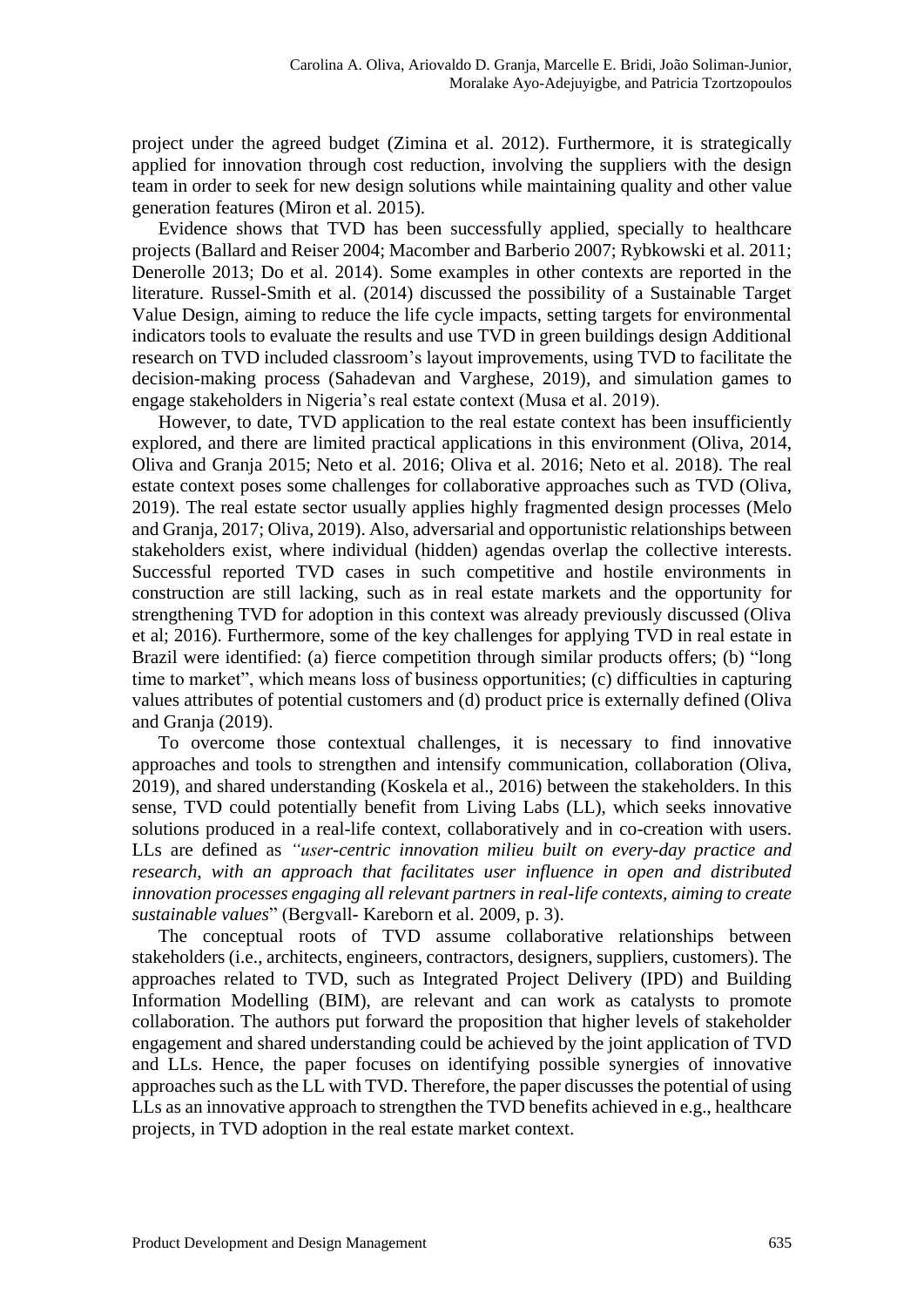## **LIVING LABS**

The LLs are an innovation methodology that allows collaborative learning between users, researchers and producers in real-life experimentation. Users' needs are at the core of the LL process. It emerged in the early 1990s, exploring city neighbourhoods as a potential learning environment for students to engage in real-world problem solving (Geenhuizen, 2018). Nowadays, LLs initiatives can be either real-life experiments or arenas where participants collaborate to develop and test innovative solutions applying multiple approaches (ENOLL, 2021).

Through LLs, project participants engage collaboratively and share knowledge towards an innovation (Eriksson et al., 2005). The significant role of LL is to involve the key players in the development of an innovation, involving stakeholders and users required to coordinate the product and services under development (Almirall and Wareham, 2011). LL seeks to understand the techniques leading to ongoing changes through product innovation to support users' needs (Liedtke et al., 2012).

The creative process of involving humans in innovation is essential (Eriksson et al., 2005). To do so, LLs adopt a co-design and collaborative system that engages users and professionals to work together for a unique product by learning and creating a product in which users are key participants on the co-creation process (Almirall and Wareham, 2012; Eriksson et al., 2005; Leminen, 2015; Liedtke et al., 2012; Skiba et al., 2015).

Early users´ involvement and understanding their requirements is a vital feature in LLs. The co-creation aspect is another pivotal learning aspect of the LLs approach. It should embrace problem-definition and problem-solving through improvisation and experimentation, testing solutions more dynamically. The co-creation aspect's learning process takes multiple approaches, such as seeking a product's improvement, defining future needs and observing behaviours (Geenhuizen, 2018).

This process requires developing tools for proper feedback collection, balancing different players` goals during the process, bridging gaps between users' needs and product functionalities, solving conflicts and dealing with a diverse teamwork, and at same time recognizing shared goals and values (Skiba et al., 2015; Geenhuizen, 2018).

LLs consider value from all stakeholders, under a user-driven approach and projecting the user as co-designer and producer (Leminen et al., 2012). The above briefly exposes that the core idea behind LLs initiatives is to include the users in a value-creation process (Angelini et al, 2016). This places LL as closely aligned with TVD, as they are both targeting to fulfil users' expectations by developing shared understanding between stakeholders (Koskela et al., 2016).

## **RESEARCH METHOD**

This paper used the Literature Review as a methodological approach. Literature reviews can identify gaps in a particular theme, discuss a defined agenda or develop new theory, provide a theoretical basis to achieve new conceptual models, or map the literature on specific pieces over time (Snyder 2019).

There are different literature review approaches, according to Snyder (2019), such as a systematic review, integrative review and semi-systematic review. In this paper, the integrative review was the method adopted. This study seeks to access and synthesize literature to enable new theory or frameworks to emerge. This method is suitable to the I research aim, as it proposes new approaches to strengthen TVD in the real estate context.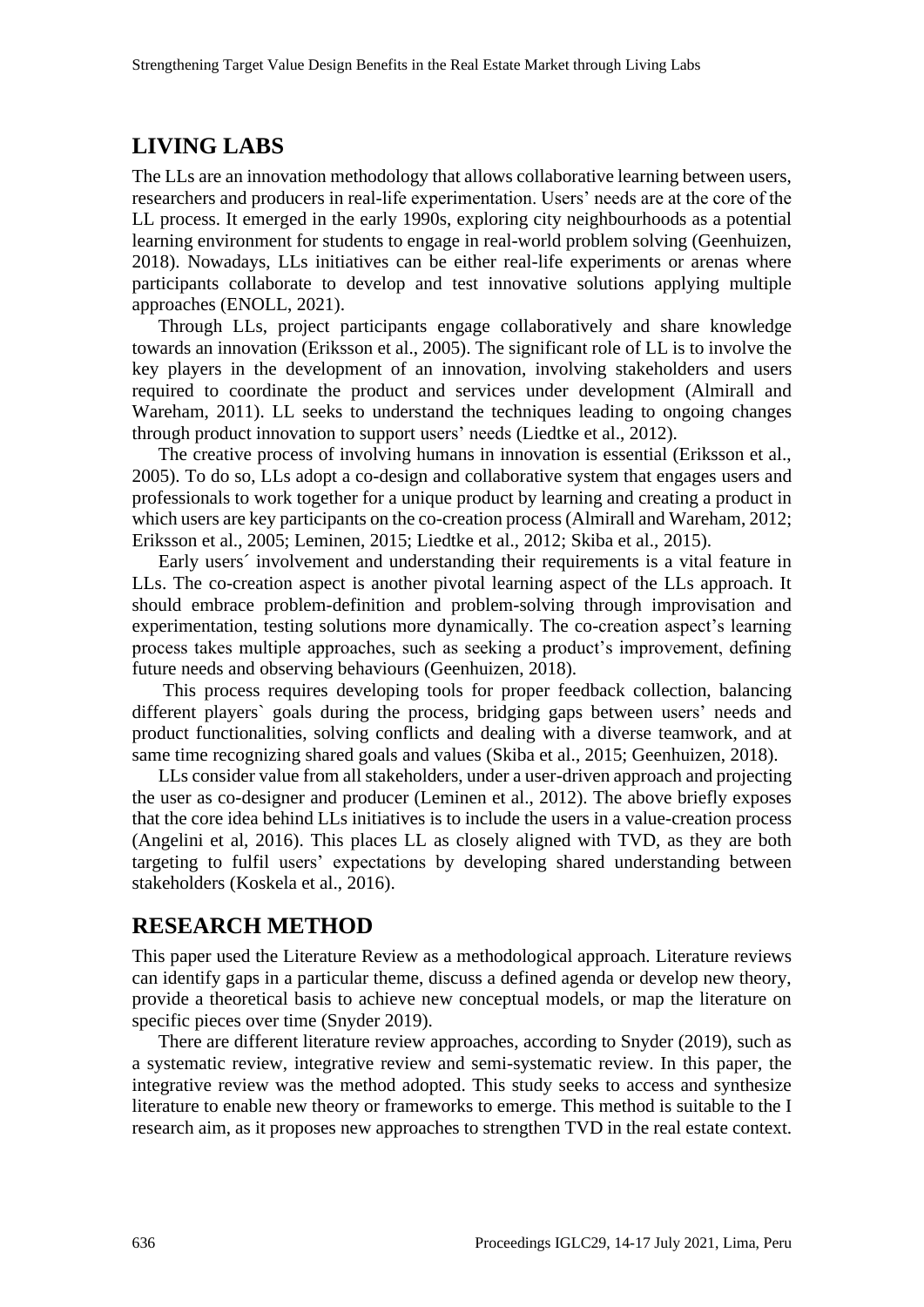Review papers examine a particular research question by describing and synthesizing the appropriate literature using a theoretical method to provide readers with an understanding of recent research areas (Palmatier et al., 2018).

In the present research, three major themes were explored: (i)Target Value Design – origins and context applications – in order to establish the main concepts of TVD and its state of art so far, successful applications contexts (19 articles); (ii) Target Value Design in Real Estate context – research and challenges for adoption – with the objective to explore the context of interest, this stage searched the literature for previous papers that explored TVD and real estate – which has proven to be scarce (6 articles); (iii) Living Labs – to extend the knowledge about its concepts and potentialities to strengthening TVD for a real estate adoption, and address its main challenges for adoption (22 articles).

## **RESULTS AND DISCUSSION**

#### **THE LL APPROACH TO STRENGTHENING THE TVD**

When focusing attention on the real estate market, some challenges exist for a full-fledge TVD implementation, especially those concerning some externalities that are inherent of this context (Oliva et al., 2019; Oliva 2019). Our research suggests some LL concepts can be seen to help address some of the TVD issues observed in the real estate context, especially those related to collaboration, shared understanding and value alignment, as shown in Table 1.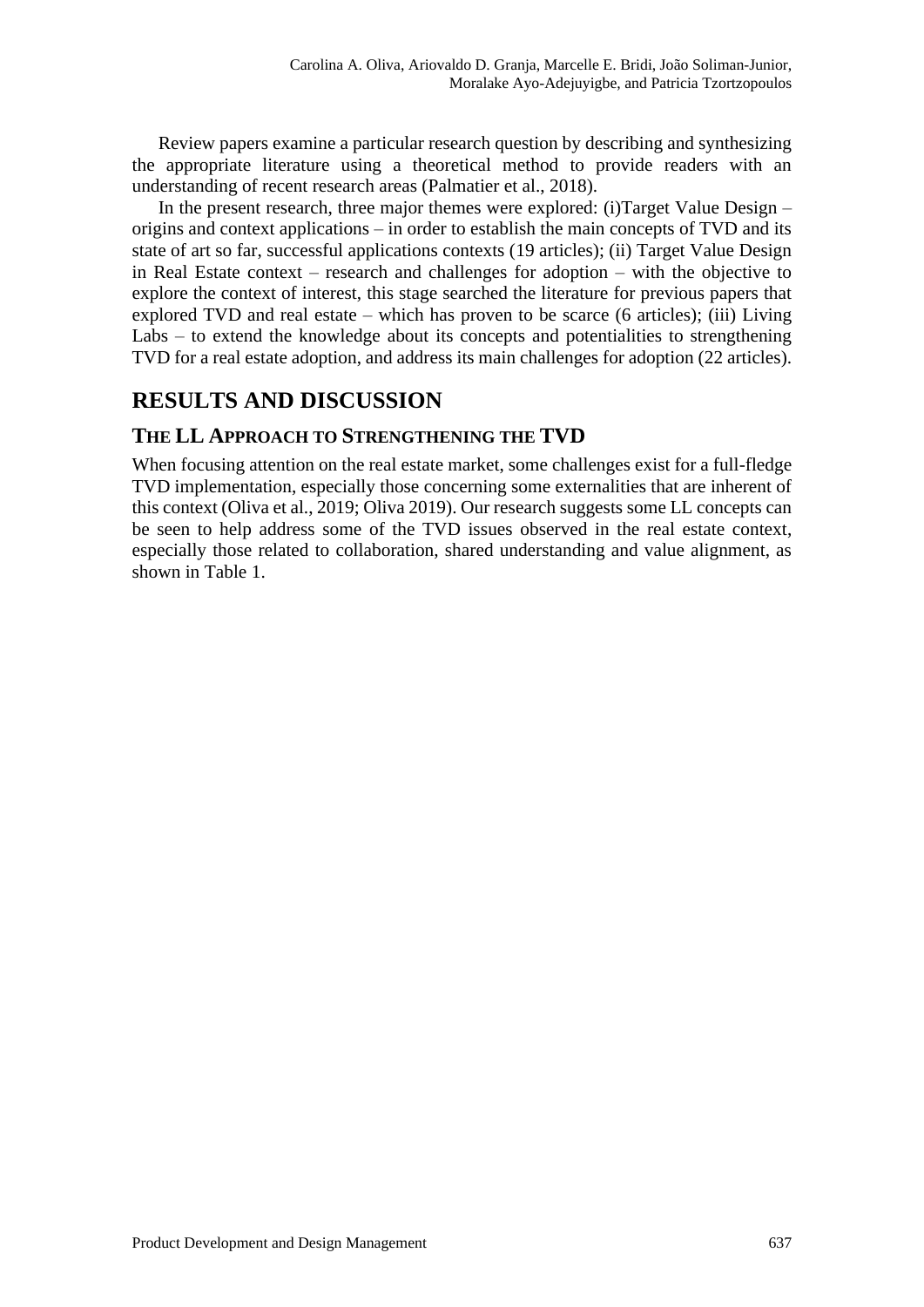| Table 1: Real estate key challenges and LLs propositions (The authors)                                                                                                                                                                                                                                                                                            |                                                                                                                                                                                                                                                                                                                                                                                                                                                                                                                                                                                                                                                                                                                                                                                                                                                                                                                                                                           |
|-------------------------------------------------------------------------------------------------------------------------------------------------------------------------------------------------------------------------------------------------------------------------------------------------------------------------------------------------------------------|---------------------------------------------------------------------------------------------------------------------------------------------------------------------------------------------------------------------------------------------------------------------------------------------------------------------------------------------------------------------------------------------------------------------------------------------------------------------------------------------------------------------------------------------------------------------------------------------------------------------------------------------------------------------------------------------------------------------------------------------------------------------------------------------------------------------------------------------------------------------------------------------------------------------------------------------------------------------------|
| Real estate key challenges<br>(Oliva et al., 2019; Oliva 2019):                                                                                                                                                                                                                                                                                                   | LL propositions that can strengthen TVD adoption in the real<br>estate context                                                                                                                                                                                                                                                                                                                                                                                                                                                                                                                                                                                                                                                                                                                                                                                                                                                                                            |
| Fierce competition through similar products<br>offers<br>In the real estate market, various similar<br>products are offered by several construction<br>companies, so a potential customer must<br>choose between all those products, the one that<br>can deliver more value for the same price, in his<br>perspective.                                            | Improving shared motivation for collaboration through LLs is<br>essential and can help stakeholders overcome fierce competition<br>when LL resources are made available to them (Veeckman et al.,<br>2013). With improved co-creation innovations through LL, there is<br>a tendency to have risk lowered, thereby increasing customer<br>satisfaction and providing a competitive solution (Defillippi &<br>Roser, 2014). Therefore, LL plays a mediating and facilitating role<br>that allows for a participatory governance through shared value<br>that ultimately integrates the interest of key participants to<br>enhance a citizen-centered solution rather than a perceived<br>competitor, making competition fierce (Angelini et al. 2016).<br>Research and development can help efficiently, competitively,<br>and socially drive products and services to an acceptable level<br>that significantly reduces resources consumption. (Geibler et al.,<br>2014). |
| "Long time to market", which means loss of<br>business opportunities"<br>("Time to Market") - the product development<br>process is too long. It is a fragmented process<br>with low collaboration and a waste of time with<br>a redesign and reworks. It can result in a loss of<br>business opportunities, as a competitor<br>launches a similar product first. | LL can help in both practical and organizational implementation of<br>innovations that can help manage the adoption of new ways of<br>doing business by implementing innovation models that can foster<br>time management (Schuurman & Tõnurist, 2015). LL intervention<br>can leverage the differences between research and market<br>delivery in a fundamental and complicated structure (Claude et<br>al., 2017). Customers' involvement in the whole innovation<br>process improves marketing strategy, thereby allowing for a trial<br>period to customers before purchasing, which convinces them of<br>product usefulness. There is a further development stage to<br>commercialization with customer engagement (Zimmerling et al.,<br>2017). The collaboration with users at the early innovation stage<br>serves as a risk management helpful tool to obligatory companies<br>in overcoming future obstacles.                                                   |
| Difficulties in capturing values attributes of<br>potential customers<br>The companies often achieve obstacles in<br>understanding and sharing the future user's<br>value perspective with the design teams and<br>incorporate it into product development.<br>Usually, only post-occupancy evaluations are<br>performed and not always provides feedback.        | Adopting a mixed set of LL tools to discover new opportunities will<br>help overcome the difficulty in capturing futuristic customers<br>(Veeckman et al., 2013). Collaborative engagement of key<br>participants in the natural environment is essential for developing<br>attributes necessary for value capturing through the adoption of<br>LL (Hossain et al., 2019). Exploring future needs and validating<br>internal views is required at the initial stages with user's<br>collaboration. And at a later stage, market success is increased<br>through users' collaborative effort (Zimmerling et al., 2017).                                                                                                                                                                                                                                                                                                                                                    |
| Product price is externally defined                                                                                                                                                                                                                                                                                                                               |                                                                                                                                                                                                                                                                                                                                                                                                                                                                                                                                                                                                                                                                                                                                                                                                                                                                                                                                                                           |
| In the TVD original context, the client<br>establishes the team's target budgeting. In the<br>real estate, the external market will determine<br>the average price. The profit margins are<br>defined, so the left value is the cost target. This<br>practice often results in confiscated value from<br>the final user.                                          | From the previous perspectives, where we address the user-<br>centered process of the LLs and with users and stakeholders<br>working collaboratively, this may suggest opportunity to maintain<br>the value perspective as a trigger to the design process,<br>managing external influences, but this point still needs further<br>exploration.                                                                                                                                                                                                                                                                                                                                                                                                                                                                                                                                                                                                                           |
| Fierce competition through similar products<br>offers<br>In the real estate market, various similar<br>products are offered by several construction<br>companies, so a potential customer must<br>choose between all those products, the one that<br>can deliver more value for the same price, in his<br>perspective.                                            | Improving shared motivation for collaboration through LLs is<br>essential and can help stakeholders overcome fierce competition<br>when LL resources are made available to them (Veeckman et al.,<br>2013). With improved co-creation innovations through LL, there is<br>a tendency to have risk lowered, thereby increasing customer<br>satisfaction and providing a competitive solution (Defillippi &<br>Roser, 2014). Therefore, LL plays a mediating and facilitating role<br>that allows for a participatory governance through shared value<br>that ultimately integrates the interest of key participants to<br>enhance a citizen-centered solution rather than a perceived<br>competitor, making competition fierce (Angelini et al. 2016).<br>Research and development can help efficiently, competitively,<br>and socially drive products and services to an acceptable level                                                                                 |

638 Proceedings IGLC29, 14-17 July 2021, Lima, Peru

that reduces resources consumption (Geibler et al., 2014).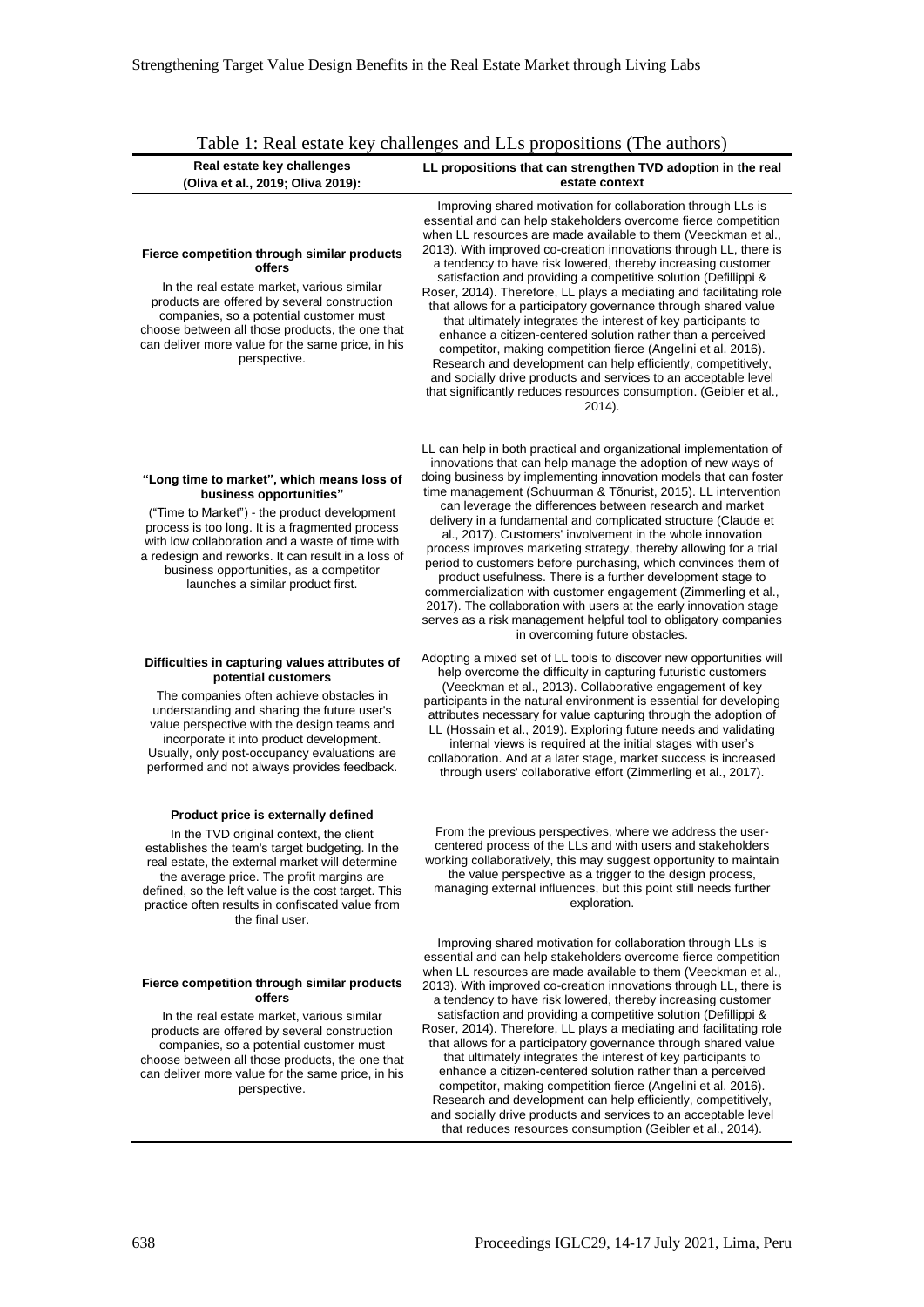Considering the synergies identified in Table 1, LLs appear to be a promising way of strengthen TVD adoption in the real estate context, while overlapping some of the main challenges found in such context. Also, because of the commonalities between LL and TVD, it was possible to identify some synergies between the approaches, as highlighted in Table 2:

| $1$ ave $2$ . Stimiarities between LLS and $1$ VD (The authors)                                                                                    |                                                                                                                                                                                           |
|----------------------------------------------------------------------------------------------------------------------------------------------------|-------------------------------------------------------------------------------------------------------------------------------------------------------------------------------------------|
| TVD features (Macomber & Barberio,<br>2007; Zimina et al., 2012)                                                                                   | LL features (Eriksson et al., 2005; Liedtke et<br>al., 2012; Skiba et al., 2015)                                                                                                          |
| Collaborative decision-making by all<br>project participants.                                                                                      | LL allows for collaborative learning between all<br>stakeholders (Van Geenhuizen, 2019). There are<br>also participatory processes enhanced by social<br>innovation (Keyson et al., 2017) |
| Engagement with the client for<br>establishing target value and throughout<br>the design process for the continuous<br>revealing of clients' needs | Continuous coincides with a process of demand<br>creation situated in use contexts or potential<br>markets that confront real adoption barriers.                                          |
| Several representatives' input to include<br>relevant specialists and stakeholders<br>committed to communicating and sharing<br>design ideas.      | Partners bringing their knowledge and know-how<br>into the design team.                                                                                                                   |
| Paying attention to the value established<br>by the customer                                                                                       | Users as co-creators of value and innovations                                                                                                                                             |

Table 2: Similarities between LLs and TVD (The authors)

Although the LL approach can enhance some principles from TVD (Table 1), its potential focuses on a catalyst more than a tool, whereas this approach may help to overcome some key challenges for the adoption of TVD in the context of the real estate market with units for sale. The LL focuses on user-centred value, collaboration, vital stakeholder's engagement (and is a broader approach), TVD is a more direct and specific approach, and the challenges inherit from the real estate market context could benefit from its adoption. It is also possible to assume that TVD can be suitable to support further systematic and value-oriented process on LLs, since value generation is not always explicit in LLs, but further research is needed to deepen those synergies.

In Table 2, we highlight some synergies between LLs and TVD, specially concerning the user involvement, value generation and collaboration between stakeholders. As the TVD basis is to put user value as a trigger to the product development process, under continuous collaboration among stakeholders, the LL approach has a similar proposal, whereas users' values and needs are un the cente, also seeking early involvement.

## **CONCLUSIONS**

The TVD application in the real estate context can represent some obstacles. It encounters a very adversarial relationship between stakeholders, individual agendas, and very different levels of interest and influence in a determined product that can overlap the project's value perspective. Considering the LL as a broader user-centred approach towards co-creation, a TVD adoption within a LL perspective could facilitate overcome the obstacles presented in Table 1, with the early user and stakeholders´ involvement in the process, shortening and adding value to solution, therefore strengthening TVD in this particular environment. It features collaboration, shared understanding, stakeholder's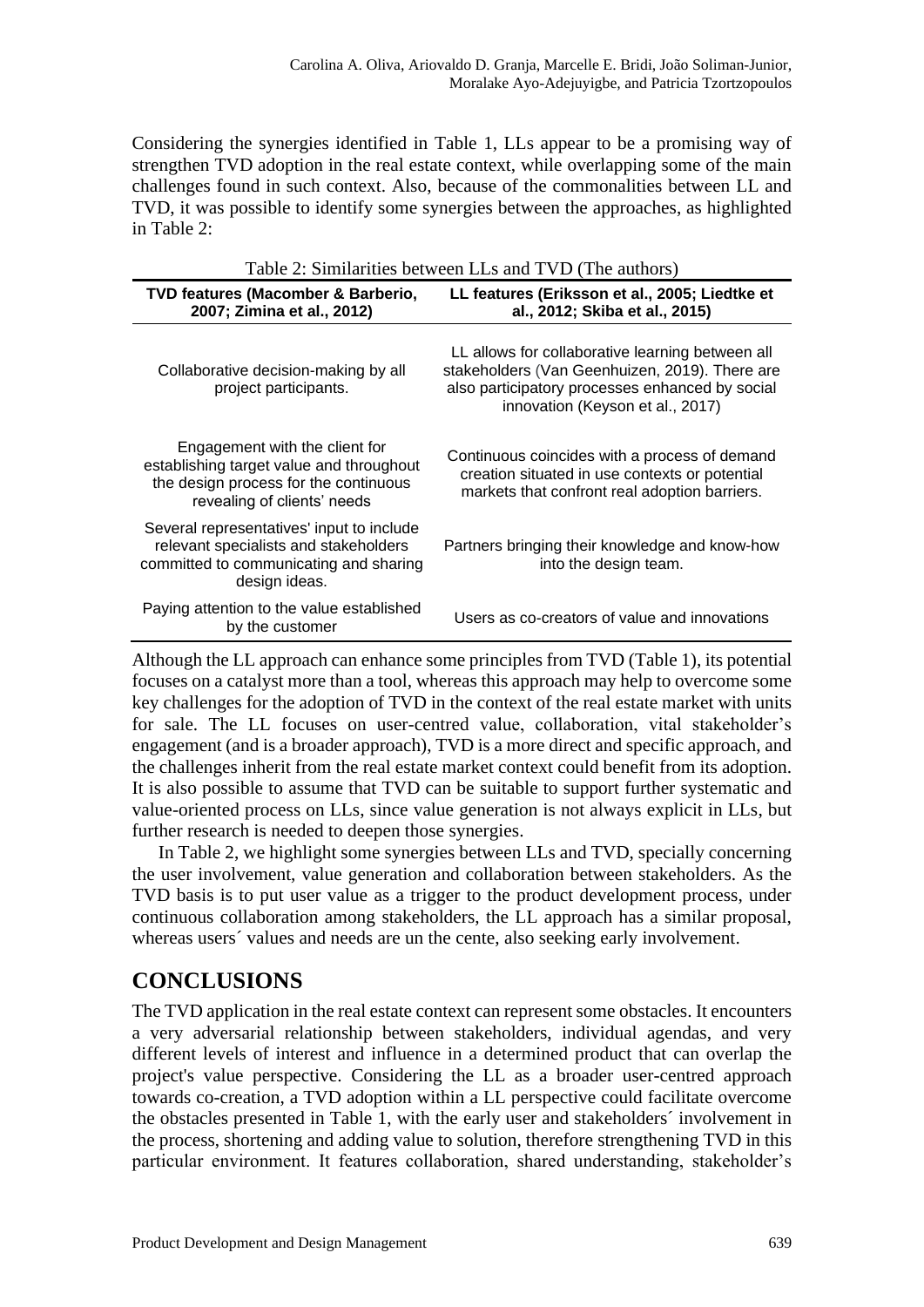engagement and co-creation, especially in the highlighted TVD concepts related to collaboration, value perspective, co-location and communication. Also, artefacts can help operationalize the so-called boundary objects to enable and improve the so-called boundary objects, to enable and improve the relations between the actors involved in the product development process.

Future research could address a pilot testing a TVD adoption within a LL as an innovative approach to achieve and improve shared understanding, stakeholder's engagement and communication, overlap obstacles to a TVD adoption, and could validate and base further development of the conceptual analysis of this paper. Even though a fullfledge implementation can be challenging, a partial adoption could benefit the market's product offer, raising the value perspective for stakeholders overall.

#### **REFERENCES**

- Almirall, E., and Wareham, J. (2011). "Living Labs: Arbiters of midand ground-level innovation". Technology Analysis and Strategic Management, 23(1), 87–102[.](https://doi.org/10.1080/09537325.2011.537110) [https://doi.org/10.1080/09537325.2011.537110.](https://doi.org/10.1080/09537325.2011.537110)
- Alves, T. C. L., Lichtig, W., and Rybkowski, Z. K. (2017). "Implementing Target Value Design: Tools and Techniques to Manage the Process." 10(3), 18–29. [doi.org/10.1177/1937586717690865.](https://doi.org/10.1177/1937586717690865)
- Ansari, S., Bell, J., the CAM-I Target Costing Group, 1997, Target costing the next frontier in strategic cost management, Chicago, Irwin.
- Angelini, L., Carrino, S., Khaled, O. A., Riva-mossman, S., & Mugellini, E. (2016). *Senior Living Lab : An Ecological Approach to Foster Social Innovation in an Ageing Society*. 1–19. [doi.org/10.3390/fi8040050.](https://doi.org/10.3390/fi8040050)
- Ballard, G. (2011). "Target Value Design: Current Benchmark". Lean Construction Journal, 79-84.
- Ballard, G., and Reiser, P. (2004). "The St. Olaf College Fieldhouse project: a case study in designing to target cost". Proceedings, International Group for Lean Construction. Dinamarca: [s.n.].
- Bresnen, M. (2010). "Keeping it real? Constituting partnering through boundary objects". Construction Management and Economics, 28:6, 615-628, [doi.org/10.1080/01446191003587711.](https://doi.org/10.1080/01446191003587711)
- Claude, S., Ginestet, S., Bonhomme, M., Moulène, N., & Escadeillas, G. (2017). The Living Lab methodology for complex environments: Insights from the thermal refurbishment of a historical district in the city of Cahors, France. Energy Research & Social Science, 32, 121–130. [doi.org/10.1016/j.erss.2017.01.018.](https://doi.org/10.1016/j.erss.2017.01.018)
- Cooper, R. and Slagmulder, R., 1997. Target costing and value engineering, Portland, Productivity Press.Defillippi, R., & Roser, T. (2014). Aligning the co-creation project portfolio with company strategy. 42(1), 30–36. [doi.org/10.1108/SL-10-2013-0075.](https://doi.org/10.1108/SL-10-2013-0075)
- Denerolle, S. (2013). "The application of Target Value Design to the design phase of 3 hospital projects". Project Production Systems Laboratory - University of California. Berkeley.
- Do, D., Chen, C., Ballard, G., and Tommelein, I. (2014). "Target Value Design as a Method for Controlling Project Cost Overruns". Proceedings IGLC-22, June 2014. Oslo, Noruega: [s.n.]. p. 171-181.
- Eriksson, M., Niitamo, V. P., and Kulkki, S. (2005). "State-of-the-art in utilizing Living Labs approach to user-centric ICT innovation-a European approach". Lulea: Center for Distance-spanning Technology. Lulea University of Technology Sweden: Lulea.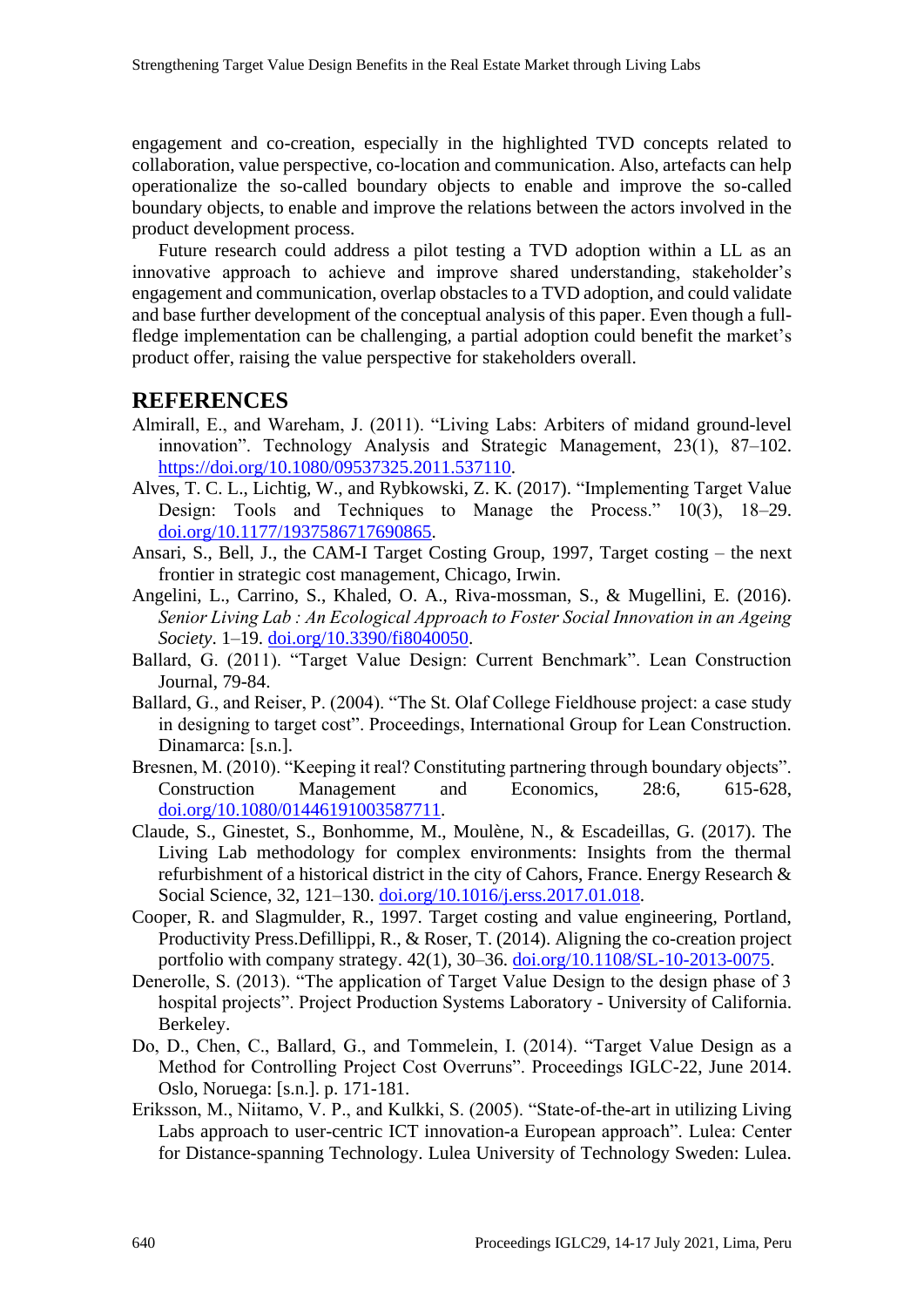Lulea: Center for Distance-Spanning Technology., 1(13), 1–13. [doi.org/10.1145/2072069.2072092.](https://doi.org/10.1145/2072069.2072092)

- Geibler, J. Von, Erdmann, L., Liedtke, C., Rohn, H., Stabe, M., Berner, S., Leismann, K., Schnalzer, K., & Kennedy, K. (2014). *Exploring the Potential of a German Living Lab Research Infrastructure for the Development of Low Resource Products and Services*. 575–598. [doi.org/10.3390/resources3030575.](https://doi.org/10.3390/resources3030575)
- Hossain, M., Leminen, S., & Westerlund, M. (2019). A systematic review of living lab literature. *Journal of Cleaner Production*, *213*, 976–988. [doi.org/10.1016/j.jclepro.2018.12.257.](https://doi.org/10.1016/j.jclepro.2018.12.257)
- Kato, Y., 1993, 'Target costing support systems: lessons from leading Japanese companies', Management Accounting Research 4, 33-47.
- Keyson, D. V., Guerra-Santin, O., and Lockton, D. (Eds.) (2017). "Living labs: design and assessment of sustainable living." Springer. [doi.org/10.1007/978-3-319-33527-8.](https://doi.org/10.1007/978-3-319-33527-8)
- Koskela, L., Pikas, E., Gomes, D., Biotto, C., Talebi, S., Rahim, N., and Tzortzopoulos, P. (2016). "Towards shared understanding on common ground, boundary objects and other related concepts." In: *Proc. 24th Ann. Conf. of the Int'l. Group for Lean Construction*, Boston, MA, USA, sect.1 pp. 63–72.
- Lee, H. W., Ballard, G., and Tommelein, I. "Developing a Target Value Design Protocol for Commercial Energy Retrofits - Part 1". Construction Research Congress ASCE. West Lafayette, Indiana: [s.n.]. 2012. p. 1710-1719.
- Leminen, S. (2015). "What Are Living Labs?" Technology Innovation Management Review, 5(9), 29–35. [doi.org/10.22215/timreview928.](https://doi.org/10.22215/timreview928)
- Leminen, S., Westerlund, M., and Nyström, A. G. (2012). Living Labs as Open-Innovation Networks. Technology Innovation Management Review, 2(9), 6–11. [doi.org/10.22215/timreview602.](https://doi.org/10.22215/timreview602)
- Liedtke, C., Jolanta Welfens, M., Rohn, H., and Nordmann, J. (2012). "LIVING LAB: User-driven innovation for sustainability". International Journal of Sustainability in Higher Education, 13(2), 106–118. [doi.org/10.1108/14676371211211809.](https://doi.org/10.1108/14676371211211809)
- Newcombe, R. (2003). "From client to project stakeholders: a stakeholder mapping approach". Construction Management and Economics (December 2003) 21, 841–848.
- Macomber, H., and Barberio, J. (2007). "Target-Value Design: Nine Foundational Practices for Delivering Surprising Client Value". TVD Foundational Practices. 2–4.
- Melo, R. S. S., Do, D., Tillmman, P., Ballard, G., and Granja, A.D. (2015). "Target value design in the public sector: evidence from a hospital project in San Francisco, CA". Architectural, Engineering and Design Management, Nov 2015. 1-14.
- Miron, L.I.G., Kaushik, A., and Koskela, L. (2015). "Target Value Design: The Challenge of Value Generation". In: Proc. 23rd Ann. Conf. of the Int'l. Group for Lean Construction. Perth, Australia, July 29-31, pp. 815-825.
- Musa, M., Pasquire, C., and Hurst, A. (2019). "Using TVD Simulation to Improve Collaboration". Proc. 27th Annual Conference of the International Group for Lean Construction (IGLC). Dublin, Ireland: [s.n.]. 2019. p. 503-514.
- Neto, H. M., Costa, D. B., and Thomas, L. (2016). "Target value design approach for real estate development". In: Proc. 24th Ann. Conf. of the Int'l. Group for Lean Construction, Boston, MA, USA, sect.3 pp. 63–72.
- Neto, H. M., Costa, D. B., and Ravazzano, T. C. (2018). "Recommendations for Target Value Design implementation for real estate development in Brazil". 2007. [doi.org/10.1080/17452007.2018.1509054.](https://doi.org/10.1080/17452007.2018.1509054)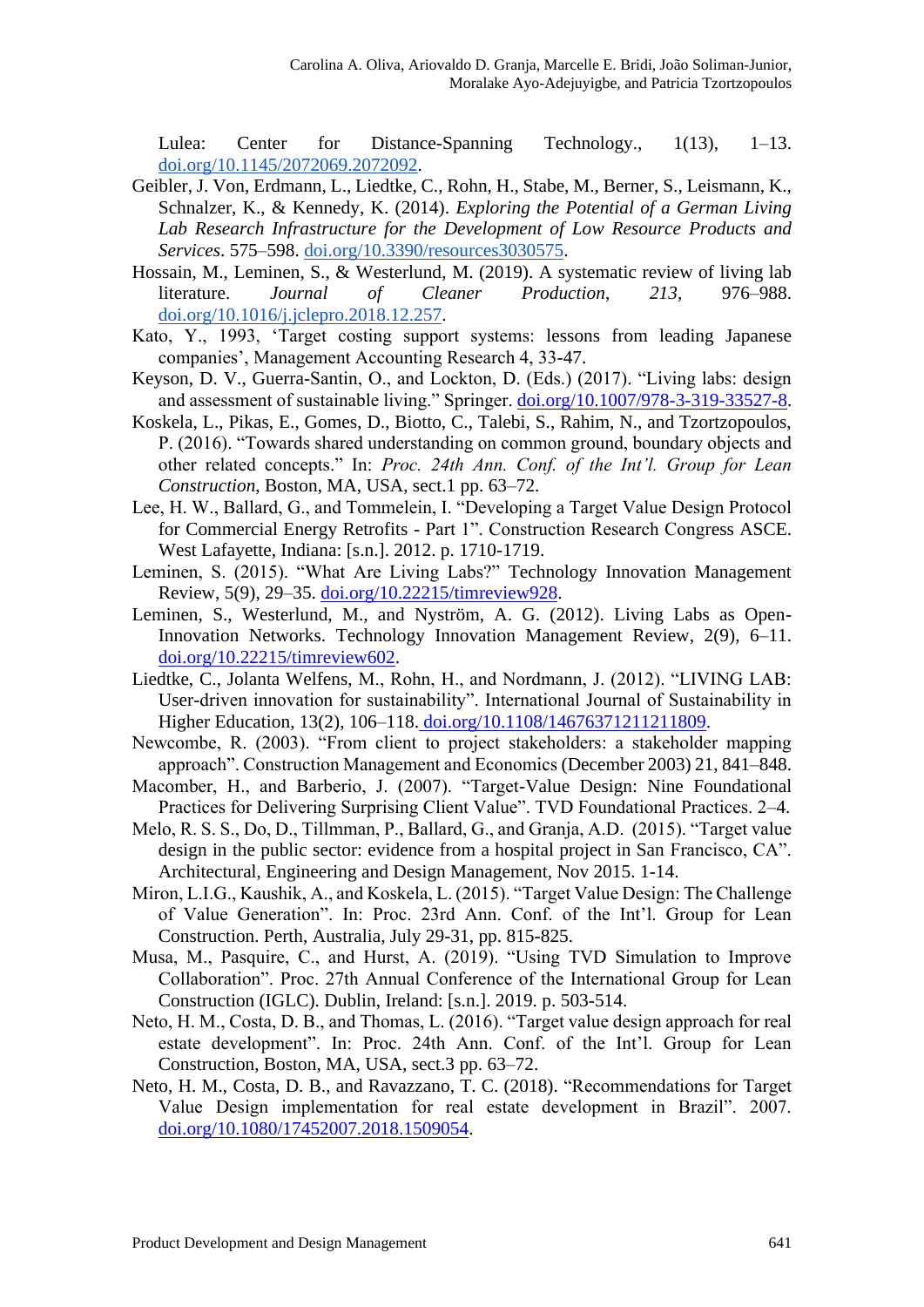- Oliva, C. (2014). "Proposal for Target Value Design integration into Design Process Management in Civil Construction Projects" (translated). Master's Thesis. The School of Civil Engineering, Architecture and Urban Design – UNICAMP - the State University of Campinas, Brazil.
- Oliva, C., and Granja, A. D. (2015). "Proposal for target value design adoption in the design management in real estate projects" (translated). Ambiente Construído. Porto Alegre, 15(4), 131–147.
- Oliva, C., Granja, A. D., Ballard, G., and Melo, R. (2016). "Assessing suitability of target value design adoption for real estate developers in Brazil". In 24th Annual Conference of the International Group for Lean Construction. Boston, USA, 2016.
- Oliva, C. (2019). "Target Value Design in the Real Estate Market with Units for Selling: Model and Guidelines for Implementation" (translated). PhD Thesis (in Portuguese). he School of Civil Engineering, Architecture and Urban Design – UNICAMP - the State University of Campinas, Brazil.
- [Onwuegbuzie,](https://www.amazon.com.br/s/ref=dp_byline_sr_book_1?ie=UTF8&field-author=Anthony+J.+Onwuegbuzie&text=Anthony+J.+Onwuegbuzie&sort=relevancerank&search-alias=stripbooks) A. J., and Frels, R. (2016). "Methodology of the Literature Review. In: Seven Steps to a Comprehensive Literature Review: A Multimodal and Cultural Approach". Sage Publications, UK.
- Palmatier, R. W., Houston, M. B., and Hulland, J. (2018). "Review articles: purpose, process, and structure". Journal of the Academy of Marketing Science (2018) 46:1– 5. [doi.org/10.1007/s11747-017-0563-4.](https://doi.org/10.1007/s11747-017-0563-4)
- Russell-Smith, S. V., Lepech, M. D., Fruchter, R., and Littman, A. (2014). "Impact of progressive sustainable target value assessment on building". Building and Environment, November 2014. 52-60.
- Rybkowski, Z. K., Munankami, M. B., Gottipati, U., and Lavy, S. (2011). "Towards an Understanding of Cost and Aesthetics: Impact of Cost Constraints on Aesthetic Ranking Following Target Value Design Exercises". 21st Annual Conference of the International Group for Lean Construction, 1–10.
- Sahadevan, V., and Varghese, K. (2019). "AHP and CBA Application to Layout Design: A Case of Classroom Layout Assessment" In: Proc. 27th Annual Conference of the International. Group for Lean Construction (IGLC), Pasquire, C and Hamzeh FR (Ed). Dublin, Ireland, pp. 1333-1344. [doi.org/10.24928/2019/0256.](https://doi.org/10.24928/2019/0256)
- Schuurman, D., & Tõnurist, P. (2015). *Innovation in the Public Sector: Exploring the Characteristics and Potential of Living Labs and Innovation Labs.*
- Silveira, S., and Alves, T. (2018). "Target Value Design Inspired Practices to Deliver Sustainable Buildings" (2018). Buildings ,8, 116. [doi.org/10.3390/buildings8090116.](https://doi.org/10.3390/buildings8090116)
- Skiba, N., Morel, L., Guidat, C., and Camargo, M. (2015). "How to emphasize the "living" part of Living Lab projects?" 2013 International Conference on Engineering, Technology and Innovation, ICE 2013 and IEEE International Technology Management Conference, ITMC 2013, 1–12. [doi.org/10.1109/ITMC.2013.7352701.](https://doi.org/10.1109/ITMC.2013.7352701)
- Snyder, H. (2019). "Literature review as a research methodology: An overview and guidelines". Journal of Business Research, 104 (March), 333–339[.](https://doi.org/10.1016/j.jbusres.2019.07.039) [doi.org/10.1016/j.jbusres.2019.07.039.](https://doi.org/10.1016/j.jbusres.2019.07.039)
- Van Geenhuizen, M. (2018). "A framework for the evaluation of living labs as boundary spanners in innovation". Environment and Planning C: Politics and Space, 36(7), 1280–1298. [doi.org/10.1177/2399654417753623.](https://doi.org/10.1177/2399654417753623)
- Van Geenhuizen, M. (2019). Applying an RRI filter in key learning on urban living labs' performance. Sustainability (Switzerland), 11(14). [doi.org/10.3390/su11143833.](https://doi.org/10.3390/su11143833)